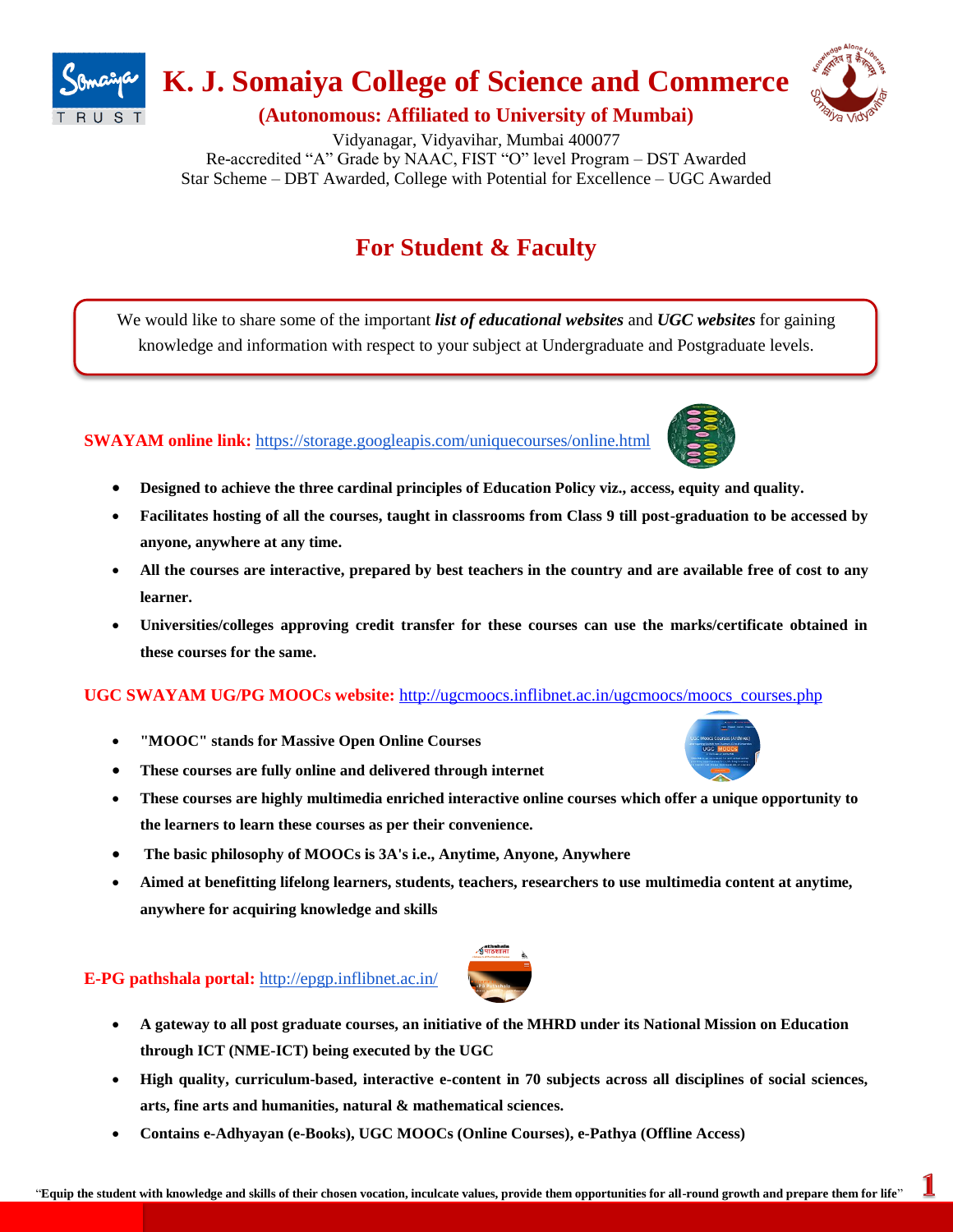### **E-content courseware in UG subjects on the CEC website:** <http://cec.nic.in/>



- **CEC, is one of the Inter University Centres set up by the University Grants Commission of India**
- **Dissemination of Educational programmes through broadcast as well as non-broadcast modes**
- **Production of Educational programmes (Audio/Visual and Web Based) and related support material further setting up of appropriate facilities for such production**
- **Providing a forum for the active involvement of academic and other scholars in the creation of appropriate educational programmes.**
- **Studying, promoting & experimenting with new technology that will increase the reach and / or effectiveness of educational communication.**

## **SWAYAM PRABHA from** [https://www.swayamprabha.gov.in](https://www.swayamprabha.gov.in/)

- **A group of 32 DTH channels devoted to telecasting of high-quality educational programmes on 24X7 basis using the GSAT-15 satellite.**
- **The contents are provided by NPTEL, IITs, UGC, CEC, IGNOU, NCERT and NIOS. The INFLIBNET Centre maintains the web portal.**
- **Curriculum-based course contents at post-graduate and under-graduate level covering diverse disciplines such as arts, science, commerce, performing arts, social sciences and humanities, engineering, technology, law, medicine, agriculture, etc.**
- **All courses will be certification-ready in their detailed offering through SWAYAM, the platform being developed for offering MOOCs courses.**

**A** solute infinence in

#### QVIDWAN **Vidwan Database:** <https://vidwan.inflibnet.ac.in/>

 **VIDWAN is the premier database of profiles of scientists / researchers and other faculty members working at leading academic institutions and other R & D organization involved in teaching and research in India**

 $\bigcap$ 

- **It provides important information about expert's background, contact address, experience, scholarly publications, skills and accomplishments, researcher identity, etc.**
- **The database developed and maintained by Information and Library Network Centre (INFLIBNET) with financial support from the National Mission on Education through ICT (NME-ICT).**
- **Who can join? An expert having Post-Graduate / Doctorate degree in their respective subject with 10 years of professional experience, Postdoctoral Fellow / Research Scholar / Assistant Professor / Associate Professor / Professor / Senior Scientist or equivalent positions in teaching & research, National / International Awardee and citation Laureates**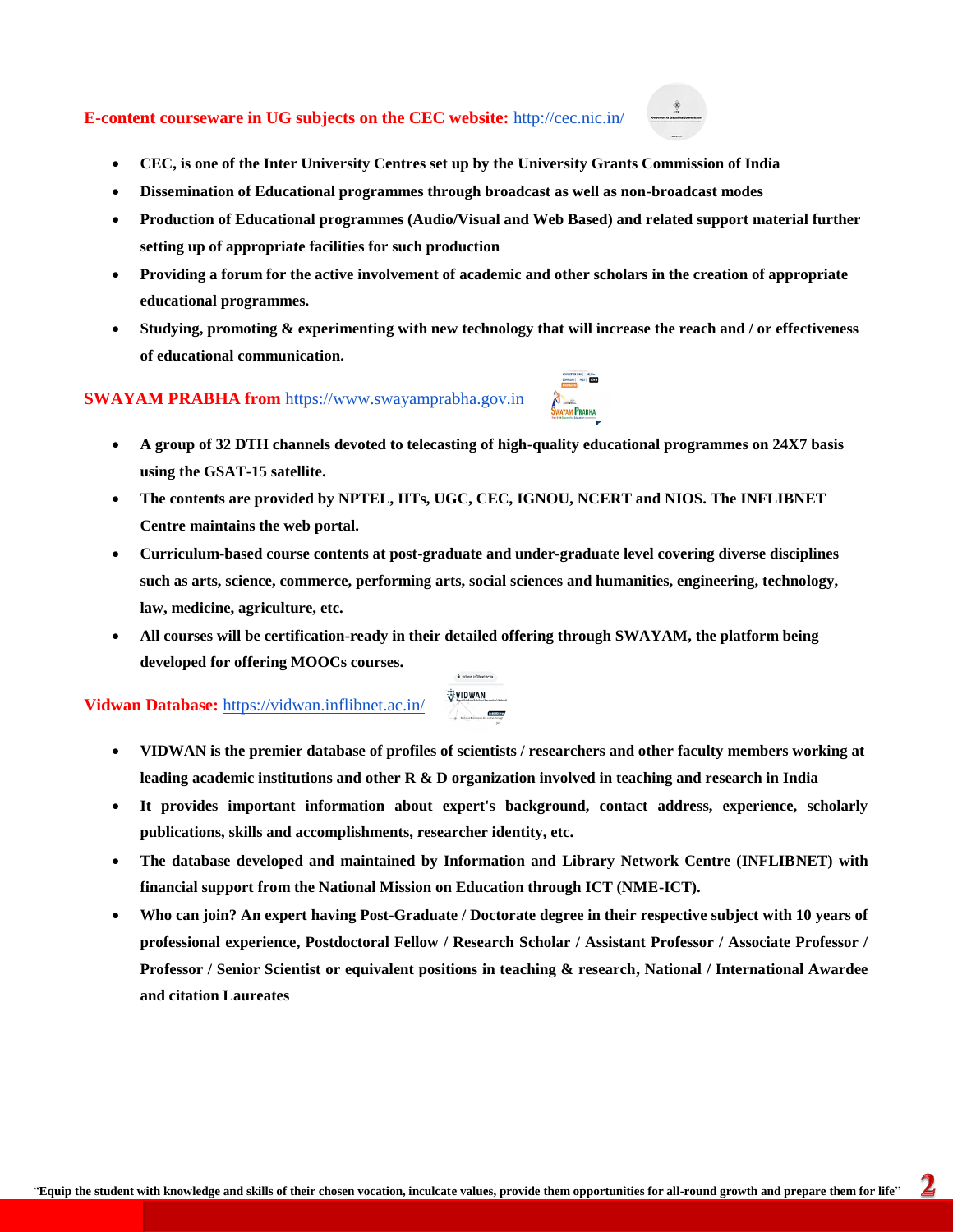## **CEC-UGC YouTube channel:** <https://www.youtube.com/user/cecedusat>



- **It has been established with the goal of addressing the needs of Higher Education through the use of powerful medium of Television along with the appropriate use of emerging Information Communication Technology (ICT).**
- **Realizing the potential and power of television to act as means of Educational Knowledge dissemination, UGC started the Countrywide Classroom Programmes in the year 1984.**
- **For production of such programmes Media Centres were set up at 6 Universities. Subsequently CEC emerged in 1993 as a nodal agency to coordinate, guide & facilitate such Educational production at the National level.**

# **Shodhganga:** <https://shodhganga.inflibnet.ac.in/>



- **The repository has the ability to capture, index, store, disseminate and preserve ETDs submitted by the researchers.**
- **Online availability of electronic Thesis through centrally-maintained digital repositories, not only ensure easy access and archiving of Indian doctoral Thesis but will also help in raising the standard and quality of research.**

## **National Digital Library:** <https://ndl.iitkgp.ac.in/>



- **To make available of learning resources to the learner community through a single window, NMEICT has sponsored the National Digital Library (NDL) of India project through MHRD funding.**
- **Filtered and federated searching is employed to facilitate focused searching so that learners can find out the right source with least effort and in minimum time.**
- **NDL is designed to hold content of any language and provide interface support for leading vernacular languages.**
- **It is designed to provide support for all academic levels including researchers and life-long learners, all disciplines, all popular forms of access devices and differently-abled learners.**
- **It is being developed to help students to prepare for entrance and competitive examinations, to enable people to learn and prepare from best practices from all over the world and to facilitate researchers to perform inter-linked exploration from multiple sources**